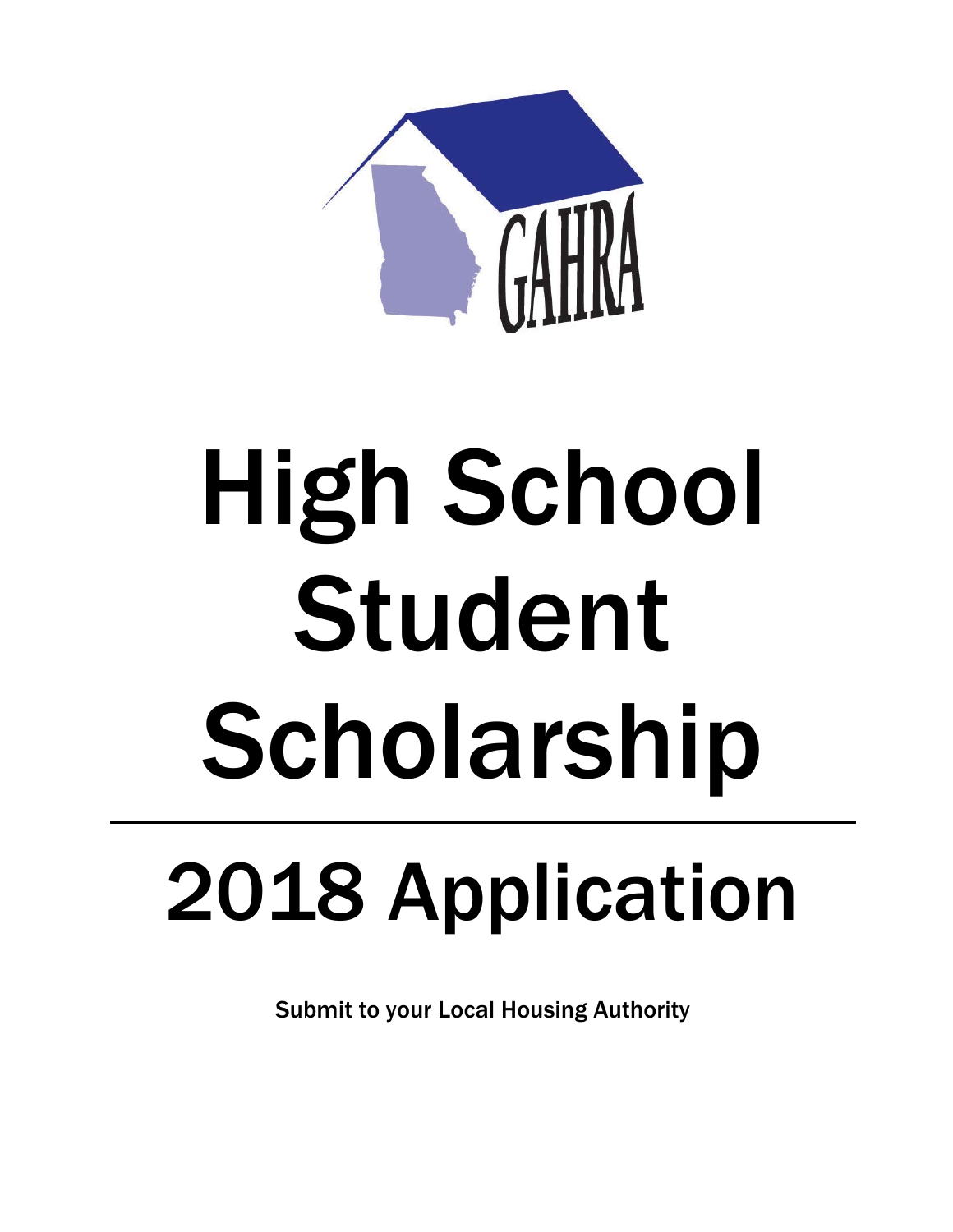## HIGH SCHOOL STUDENT SCHOLARSHIP 2018 PROGRAM

ACADEMIC AWARDS<br>
\$5,000 \$2,500 \$2,500 \$2,000<br>
\$1,500 \$1,500 \$1,500 \$1,500 \$1,500<br>
\$1,000 \$1,500 SERC<br>
\$1,000 SERC Continuing Award<br>
\$2,500 Don McGlamory Memorial Award<br>\$1,000 GAHRA Continuing Award

## ELIGIBILITY

- 1. Current resident, with at least two years of residency (not required to be consecutive), of federally assisted housing or as a recipient of assistance through the Community Development Block Grant Program.
- 2. Graduated or expected to graduate from High School in the 2017-2018 school year.

#### HOW TO APPLY AND WHAT YOU WILL NEED

- 1. A Completed Electronic and Hard Copy Application. Applications are available at your Housing Authority or Community Development Office.
- 2. High School Transcript through December 31, 2017.
- 3. Copy of SAT/ACT scores, if completed and available.
- 4. Source and amount of other scholarship awards, received or pending.
- 5. Three letters supporting the character, achievements, and advancement of applicant. One letter must be from a school official. The other letters may be from employers, ministers, or anyone with significant knowledge of the applicant.
- 6. A sponsorship letter from the Executive Director of your Housing Authority or the Director of your Community Development Program. The sponsoring agency must be an active member of GAHRA at the time of the application and they can only submit one academic (degree) and one technical/vocational (nondegree) application to the Scholarship Committee for the high school student award selection process.
- 7. The sponsoring agency must make a commitment to support travel expenses if their applicant(s) should be selected for an interview as one of the finalists. Finalists will be interviewed during the GAHRA Spring Conference, May 20-22, 2017

Applicants are responsible for gathering and submitting all necessary information by the deadline. All of the above must be submitted in order for the application to be considered.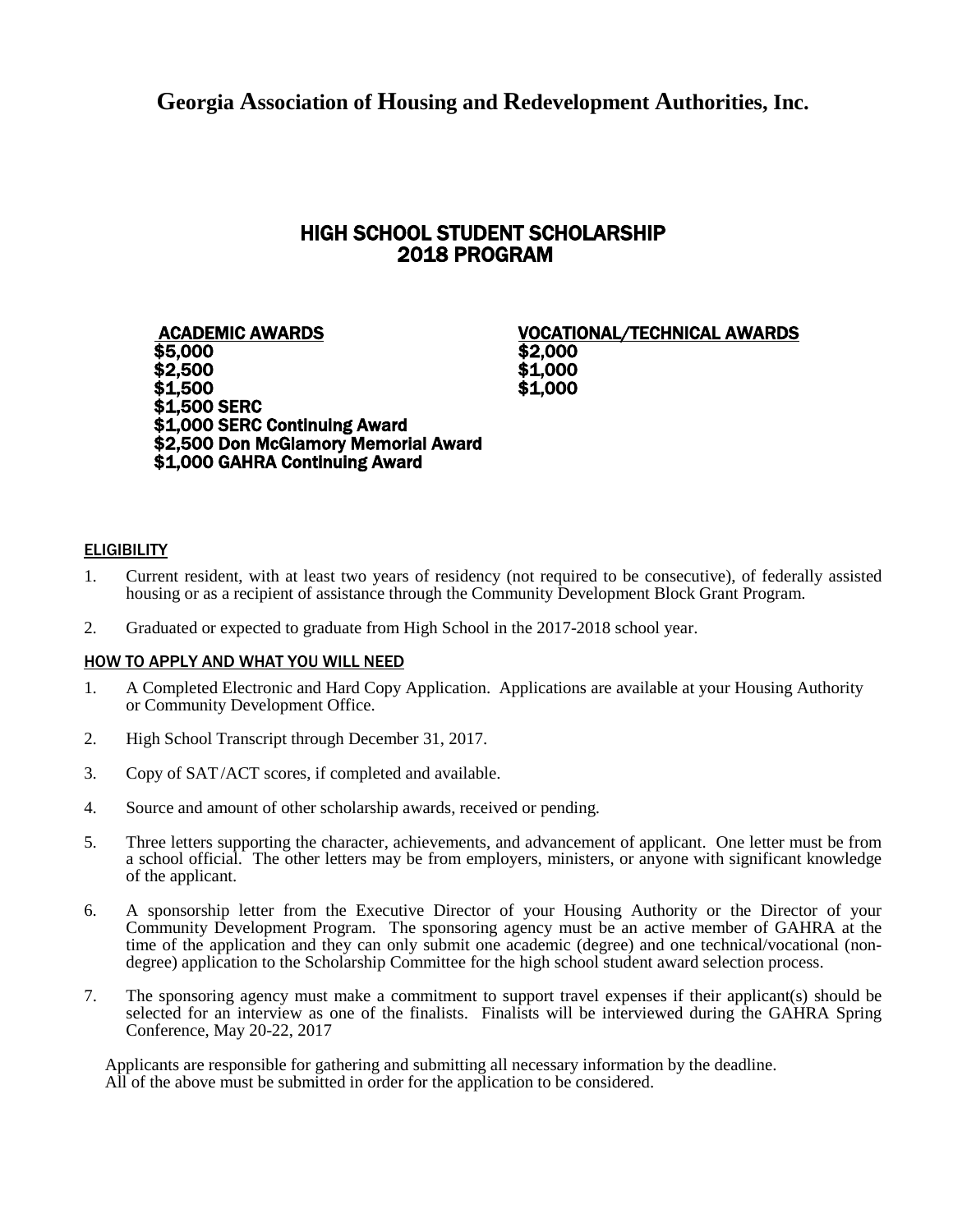#### AWARD DISTRIBUTION INFORMATION

The school attended by the winner will administer the scholarship award. If tuition and books are covered by other scholarships, the GAHRA scholarship award will be paid directly to the student.

Funds may be used for one year or longer if approved by the Scholarship Committee. Failure to continue the required course of study will cause the unused portion of the funds to revert back to the Georgia Association of Housing and Redevelopment Authorities.

#### DEADLINES FOR SUBMITTAL – March 23, 2018

The deadline for returning the application to the local GAHRA Member Agency or Housing Authority will be determined by the Member Agency or Authority.

The GAHRA Member Agency or Housing Authority must return the completed hard-copy application and supporting documentation no later than March 23, 2018 to:

GAHRA Scholarship Committee Harden A. Oldfield, Chairperson Augusta Housing Authority 1435 Walton Way Augusta, GA 30901

The GAHRA Member Agency or Housing Authority must return the completed ELECTRONIC hard-copy application and supporting documentation no later than March 23, 2018 to:

Harden A. Oldfield, Chairperson

boldfield@augustapha.org

### **IF YOU HAVE ANY QUESTIONS REGARDING YOUR APPLICATION, PLEASE CONTACT YOUR LOCAL HOUSING AUTHORITY**

**OR** 

**HARDEN A. OLDFIELD AUGUSTA HOUSING AUTHORITY 706-312-3100 boldfield@augustapha.org**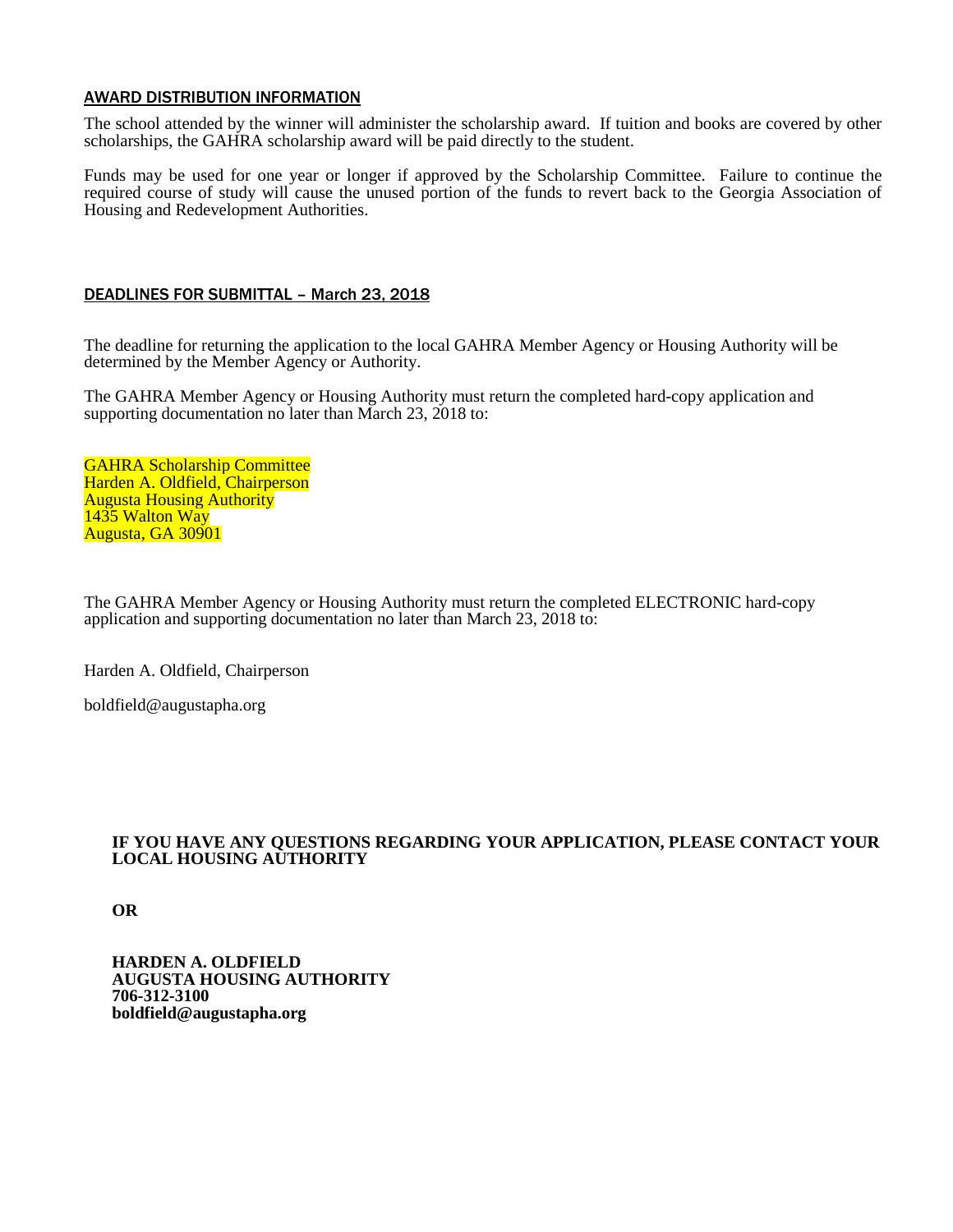| <b>HIGH SCHOOL STUDENT SCHOLARSHIP</b>        |  |
|-----------------------------------------------|--|
| <b>2018 APPLICATION</b>                       |  |
| <b>Submit to your Local Housing Authority</b> |  |

|                                                                                                                                                                                                                                | First | Middle                                                                                                                                                                                                                         | Last               |  |
|--------------------------------------------------------------------------------------------------------------------------------------------------------------------------------------------------------------------------------|-------|--------------------------------------------------------------------------------------------------------------------------------------------------------------------------------------------------------------------------------|--------------------|--|
|                                                                                                                                                                                                                                |       |                                                                                                                                                                                                                                |                    |  |
|                                                                                                                                                                                                                                |       |                                                                                                                                                                                                                                |                    |  |
| Date of Birth: 2008 Contract Contract Phone Number: 2008 Contract Contract Contract Contract Contract Contract Contract Contract Contract Contract Contract Contract Contract Contract Contract Contract Contract Contract Con |       |                                                                                                                                                                                                                                |                    |  |
| Years you have lived at present address: E-mail: E-mail: E-mail:                                                                                                                                                               |       |                                                                                                                                                                                                                                |                    |  |
| Sponsoring Agency: Management Control of the Control of the Control of the Control of the Control of the Control of the Control of the Control of the Control of the Control of the Control of the Control of the Control of t |       |                                                                                                                                                                                                                                |                    |  |
| Sponsoring Agency's Address: Manual Community of Sponsoring Agency's Address:                                                                                                                                                  |       |                                                                                                                                                                                                                                |                    |  |
| Name and address of high school from which you expect to graduate:                                                                                                                                                             |       |                                                                                                                                                                                                                                |                    |  |
|                                                                                                                                                                                                                                |       |                                                                                                                                                                                                                                |                    |  |
|                                                                                                                                                                                                                                |       |                                                                                                                                                                                                                                |                    |  |
|                                                                                                                                                                                                                                |       |                                                                                                                                                                                                                                |                    |  |
|                                                                                                                                                                                                                                |       | Expected high school graduation date: North Management Communist Communist Communist Communist Communist Communist Communist Communist Communist Communist Communist Communist Communist Communist Communist Communist Communi |                    |  |
| Type of Scholarship applying for: $\Box$ Academic or $\Box$ Vocational/Technical                                                                                                                                               |       |                                                                                                                                                                                                                                |                    |  |
| <b>Other Scholarship Awards:</b><br><b>Source</b>                                                                                                                                                                              |       | <b>Amount</b>                                                                                                                                                                                                                  | Received / Pending |  |
|                                                                                                                                                                                                                                |       |                                                                                                                                                                                                                                |                    |  |
|                                                                                                                                                                                                                                |       |                                                                                                                                                                                                                                |                    |  |
|                                                                                                                                                                                                                                |       |                                                                                                                                                                                                                                |                    |  |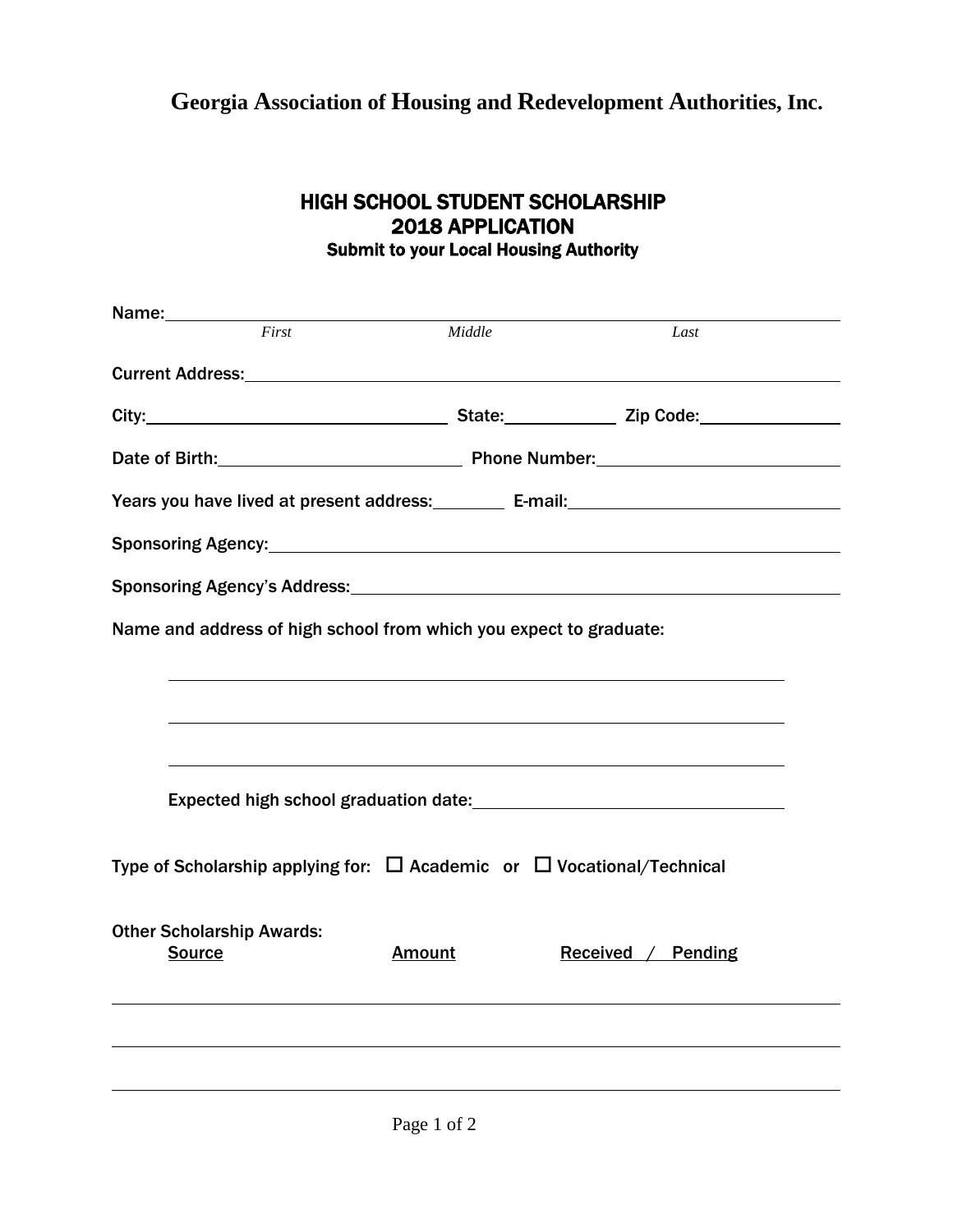## HIGH SCHOOL STUDENT SCHOLARSHIP 2018 APPLICATION

List school(s) to which you have applied or plan to apply for admission:

School **Address** Status of Application

Describe extracurricular school or community activities and achievements, which provide evidence of personal motivation and initiative. Example: High School or civic club activities, church activity, sports participation, work activity, family assistance, etc.

By submitting this application, I hereby give my Housing Authority/Community Development Agency and the Georgia Association of Housing and Redevelopment Authorities, Inc. permission to use my name in matters relating to the promotion of this scholarship. In addition, I give them permission to contact my high school office for information concerning my academic record and rank. Furthermore, I understand that award of the scholarship shall be governed by any and all conditions established by the Committee.

| Applicant:          |           |      |  |
|---------------------|-----------|------|--|
|                     | Signature | Date |  |
|                     |           |      |  |
| Parent or Guardian: |           |      |  |
|                     | Signature | Date |  |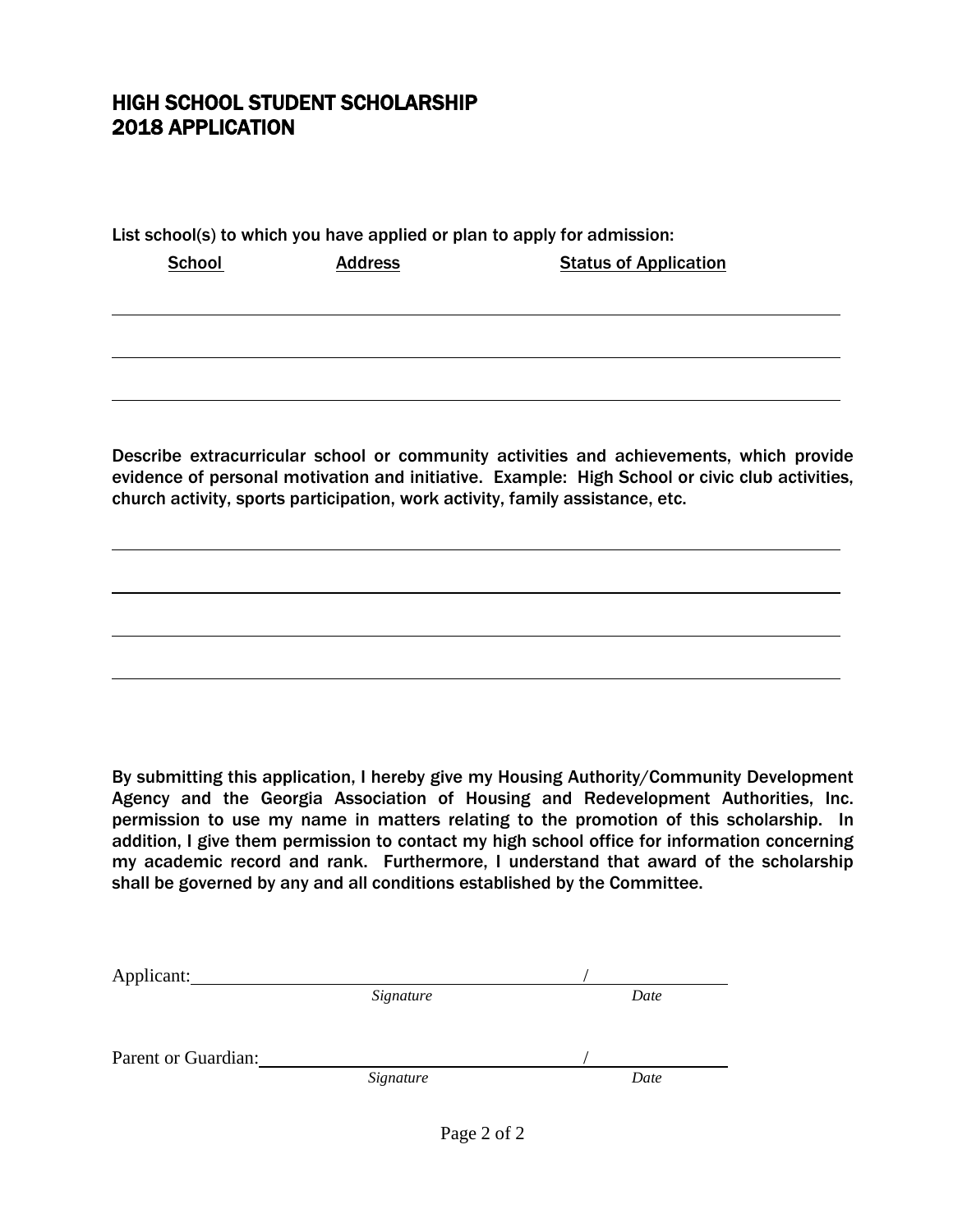## HIGH SCHOOL STUDENT SCHOLARSHIP 2018 APPLICATION

## Grade Point Average/Test Scores Certification Form

| I certify that                        | 's cumulative grade point          |
|---------------------------------------|------------------------------------|
| Name of Student                       |                                    |
| average as of December 31, 2018, was: | $\frac{1}{2}$ on a 100 point scale |
|                                       | (and/or)                           |
|                                       | $\prime$ on a 4.00 scale           |

| <b>Other Scores / Test Results</b> |            |                         |
|------------------------------------|------------|-------------------------|
| <b>ACT</b>                         | <b>SAT</b> | <b>GHSGT</b><br>Writing |
|                                    |            |                         |

| Signature: |                 | Date:     |  |  |  |
|------------|-----------------|-----------|--|--|--|
|            | School Official |           |  |  |  |
|            |                 |           |  |  |  |
| School:    |                 |           |  |  |  |
| Address:   |                 |           |  |  |  |
|            |                 |           |  |  |  |
| State:     |                 | Zip Code: |  |  |  |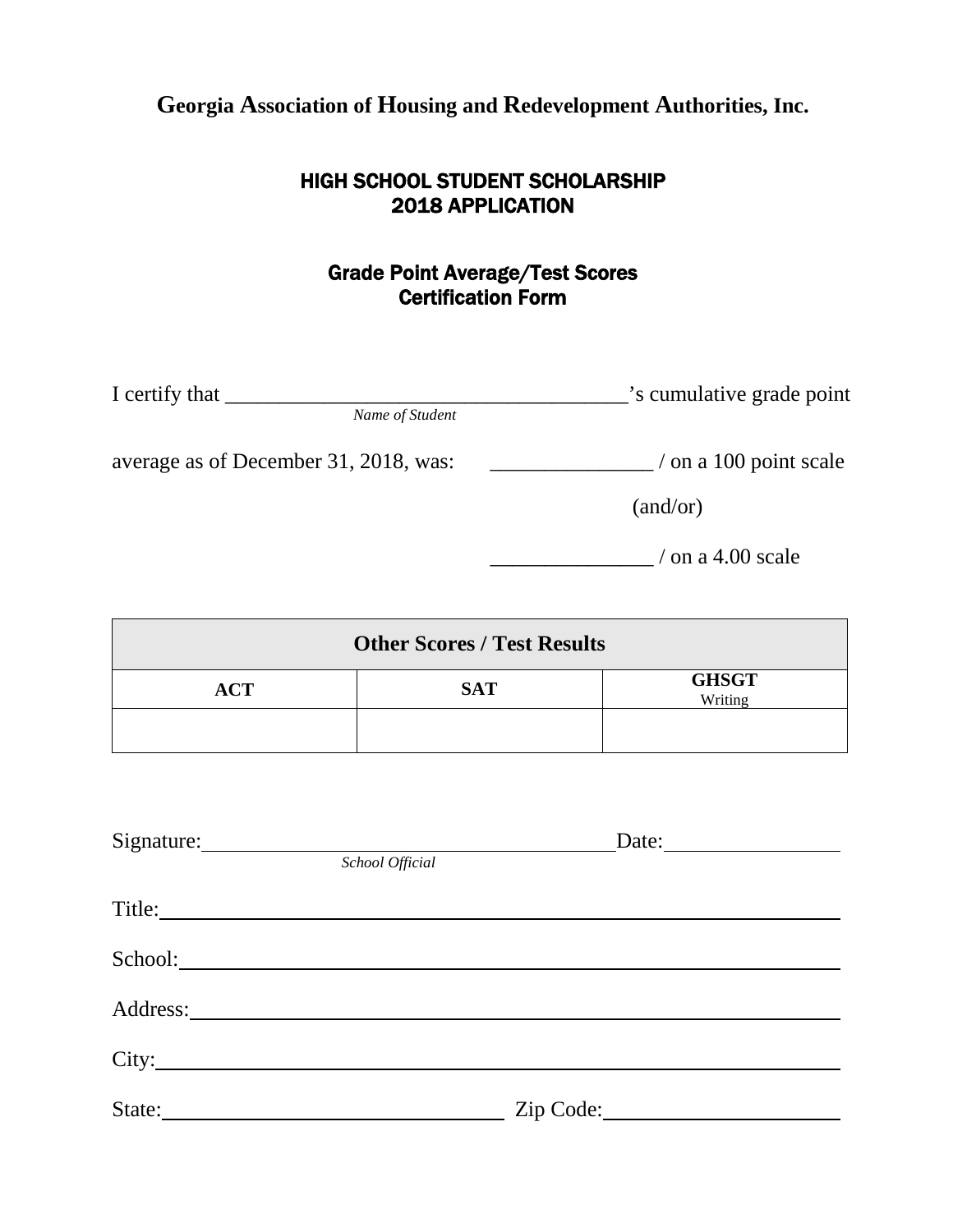## HIGH SCHOOL STUDENT SCHOLARSHIP 2018 APPLICATION

## Submission Certification

| The $\_{\_}$      |                                                                                                                        |
|-------------------|------------------------------------------------------------------------------------------------------------------------|
|                   | Name of Housing Authority or Community Development Agency<br>Name of Housing Authority or Community Development Agency |
| applicant(s) for: |                                                                                                                        |
|                   |                                                                                                                        |
|                   |                                                                                                                        |
|                   |                                                                                                                        |
|                   |                                                                                                                        |
|                   |                                                                                                                        |
|                   | Vocational/Technical Award - Mame of Student                                                                           |
|                   |                                                                                                                        |
|                   |                                                                                                                        |
|                   |                                                                                                                        |
|                   | I certify that the $\frac{1}{\text{Name of Housing Authority or Community Development Agency}}$ will cover             |
|                   |                                                                                                                        |
|                   | associated costs and coordinate travel arrangements if our applicant(s) is                                             |
|                   | selected as a finalist to be interviewed at the GAHRA Spring Conference in                                             |
|                   |                                                                                                                        |
|                   | Macon, Georgia on Sunday and Monday, May 20 and 21, 2018.                                                              |
|                   |                                                                                                                        |
|                   | Date:                                                                                                                  |
|                   | <b>Executive Director</b>                                                                                              |